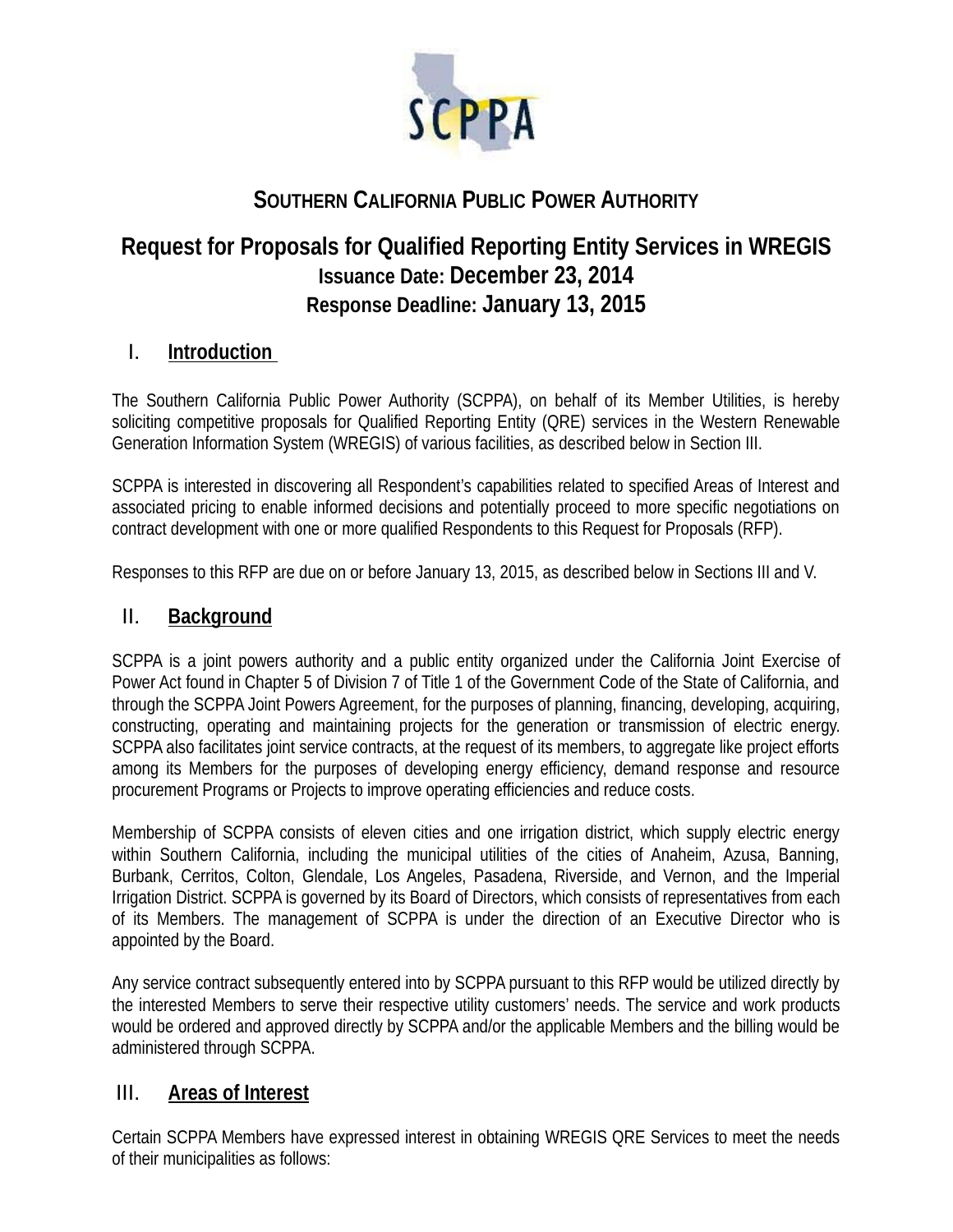- 1. **Provide QRE Services for the Anaheim Solar Energy Plant**
- Report revenue quality meter data to WREGIS on a monthly basis by remotely polling an Elster A3 ALPHA power production meter for the purpose of creating Renewable Energy Credits (REC).
- QREs must be registered with WREGIS to provide these services and have met the Qualified Reporting Entity Guidelines established by WREGIS.

# **Timeline / Schedule\***

| <b>SCPPA RFP for Qualified Reporting Entity Services in WREGIS Selection Process</b> |                     |
|--------------------------------------------------------------------------------------|---------------------|
| <b>Schedule of Requirements</b>                                                      | Target Date(s)      |
| <b>Issue RFP</b>                                                                     | 12/23/14            |
| Responses Due                                                                        | 1/13/15             |
| Review of Responses                                                                  | January 14-20, 2015 |
| Interviews (if necessary)                                                            | January 21-28, 2015 |
| Selection of Respondent(s)                                                           | February 2, 2015    |

**\***Timeline/Schedule is subject to change.

# IV. **Proposal Submission Required Elements**

#### **1. Transmittal Letter Content:**

- a. A brief statement of the Respondent's understanding of the work to be done and commitment to perform the work as scheduled, including:
	- a.i) statement of work specifications; and
	- a.ii) reference to any proposed contractual terms and conditions required by the Respondent; and
	- a.iii) a summary of exceptions taken to the RFP requirements; and
	- a.iv) any and all expectations from SCPPA including, but not limited to: requirements definitions, strategy refinement, and staffing requirements to support the proposed project or program implementation.
- b. An officer authorized to bind must sign the proposal on behalf of the Respondent and must include the following declarations on the transmittal letter:

"This proposal is genuine, and not sham or collusive, nor made in the interest or in behalf of any person not herein named; the Respondent has not directly or indirectly induced or solicited any other Respondent to put in a sham bid, or any other person, firm or corporation to refrain from submitting a proposal; and the Respondent has not in any manner sought by collusion to secure for themselves an advantage over any other Respondent."

**2. Respondent Information**: Provide legal name of Company or Individual, physical street address, the name(s) and title(s) of the individual(s) authorized to represent the Respondent, including telephone number(s) and email address(es).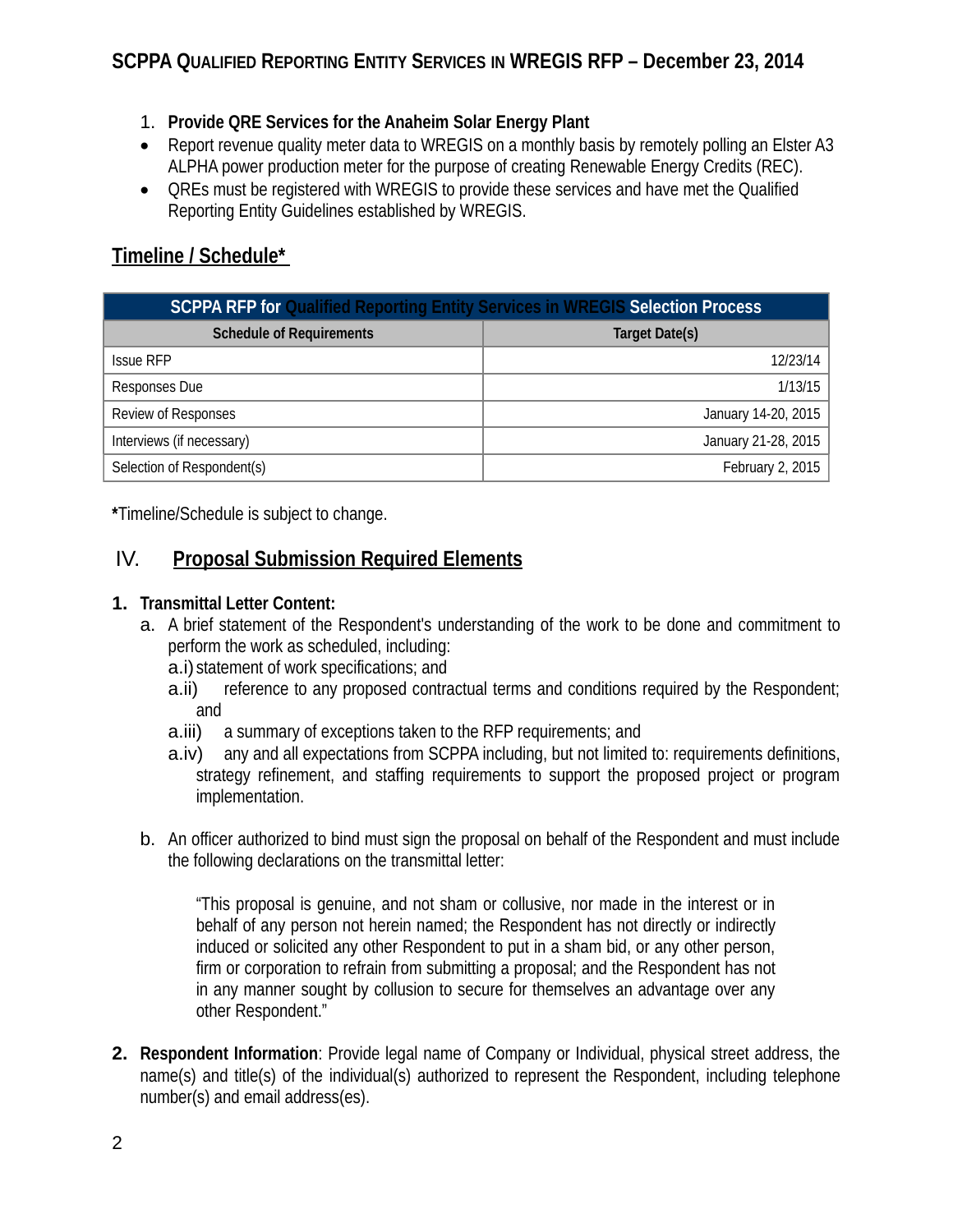- **3. Proposal:** Proposals must include a description of the proposed project or program, how it meets (or does not meet) each of the objectives of this RFP, and a detailed description addressing all of the Areas of Interest. Respondents may also include additional services, products, tasks, task elements and/or functions that may not be part of or included in the RFP, but are deemed by the Respondent to be pertinent and potentially valuable to SCPPA or its Members. SCPPA will have full discretionary authority to consider, accept and/or reject without cause such supplemental information that is not directly requested, included in or made part of the RFP.
- **4. Fees:** Pricing in all Proposals should be made based on good faith estimates of the requirements defined in this RFP. Please include all necessary details of specific examples or estimates of the fees, labor rates and service charges. Describe how the fees, rates or charges will be determined. Respondents shall also be prepared to provide a breakdown of the applicable overheads and fringe benefit costs that are part of any labor rates and other direct costs associated with the services to be performed.
- **5. Experience:** Respondent shall clearly identify project participants and management team, including:

a.Describe your firm's experience as may be applicable to this RFP, your organizational structure, management qualifications, and other contract related qualifications, including number of years firm has been in business.

b.Specify key employees and describe their qualifications, experience and duties related to this RFP, including the office location(s) where work will be performed, in addition to the physical street address referenced above.

c. Provide a commitment statement for the retention and use of key employees as proposed, their availability to initiate and sustain the proposal, as well as planned supplemental employees if key personnel are not available to assure project delivery.

d.State whether Respondent will use subcontractors to perform services pursuant to the contract. Should the use of subcontractors be offered, the Respondent shall provide the same assurances of competence for the subcontractor, plus the demonstrated ability to manage and supervise the subcontracted work. Subcontractors shall not be allowed to further subcontract with others for work. The provisions of any contract resulting from this RFP shall apply to all subcontractors in the same manner as to the Respondent.

e. Respondent shall indicate any and all pending litigation that could affect the viability of Respondent's proposal, continuance of existing contracts, operation or financial stability.

#### **6. References:**

a. Describe whether the Respondent has, within the last five (5) years, rendered any service to SCPPA or to any of SCPPA's Members, either as a contractor or subcontractor, either under the current Respondent's name or any other name or organization. If so, please provide details (status as prime or subcontractor, brief description of the contract, contract start and end date, the contract administrator name, and total actual contract expenditures).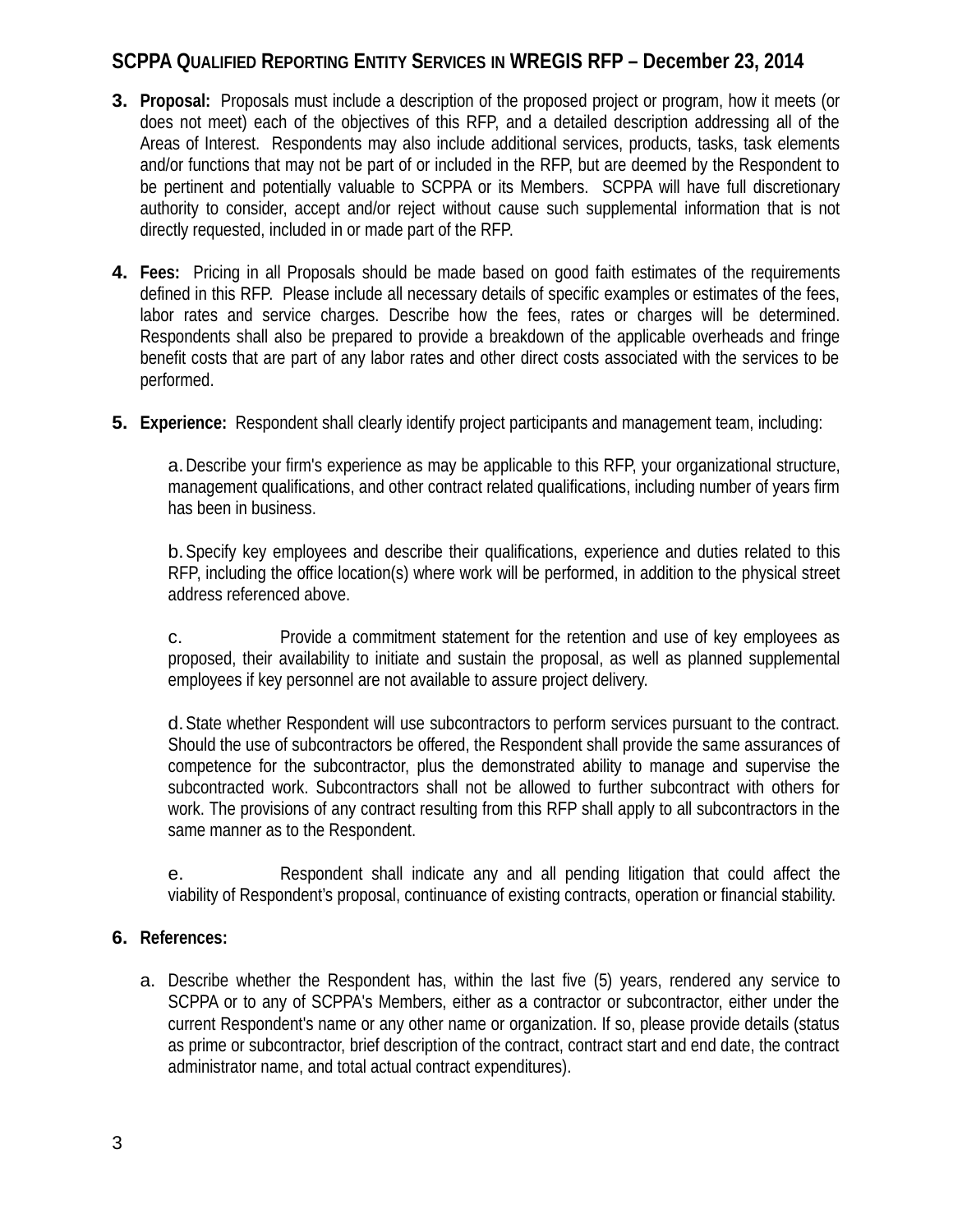- b. If the Respondent has not rendered any service within the last five (5) years to SCPPA or to any of SCPPA's Members, then please provide references over that period with the details described above including the counterparty for which services were provided.
- c. Identify existing related or relevant projects or programs which Respondent developed and/or operates that would demonstrate Respondent's capabilities in this area.
- d. Describe relevant program development and implementation experience, approach, and provide a list of references for similar projects completed.

## V. **Proposal Submission Delivery Requirements**

There will not be an initial Respondent's conference associated with this RFP. Clarification questions may be addressed to jfelipe@scppa.org.

One (1) electronic copy of your proposal must be e-mailed to jfelipe@scppa.org or delivered on a CD or USB flash drive to the address below by no later than 4:00 pm PST on January 13, 2015 to:

> Southern California Public Power Authority QRE Services in WREGIS RFP Attention: Julie Felipe 1160 Nicole Court Glendora, California 91740

No contact should be made with the Board of Directors, committees or working group representatives, or SCPPA Members concerning this RFP.

All information received by SCPPA in response to this RFP is subject to the California Public Records Act and may be subject to the California Brown Act and all submissions may be subject to review in the event of an audit.

#### VI. **Terms and Conditions**

- 1. SCPPA reserves the right to cancel this RFP at any time, reject any and all proposals and to waive irregularities.
- 2. SCPPA shall determine at its sole discretion the value of any and/or all proposals including price and non-price attributes.
- 3. Proposals may be sub-divided or combined with other proposals, at SCPPA's sole discretion.
- 4. SCPPA shall perform an initial screening evaluation to identify and eliminate any proposals that are, for example, not responsive to the RFP, do not meet the minimum requirements set forth in the RFP, are not economically competitive with other proposals, or are submitted by Respondents that lack appropriate creditworthiness, sufficient financial resources, or qualifications to provide dependable and reliable services for this RFP.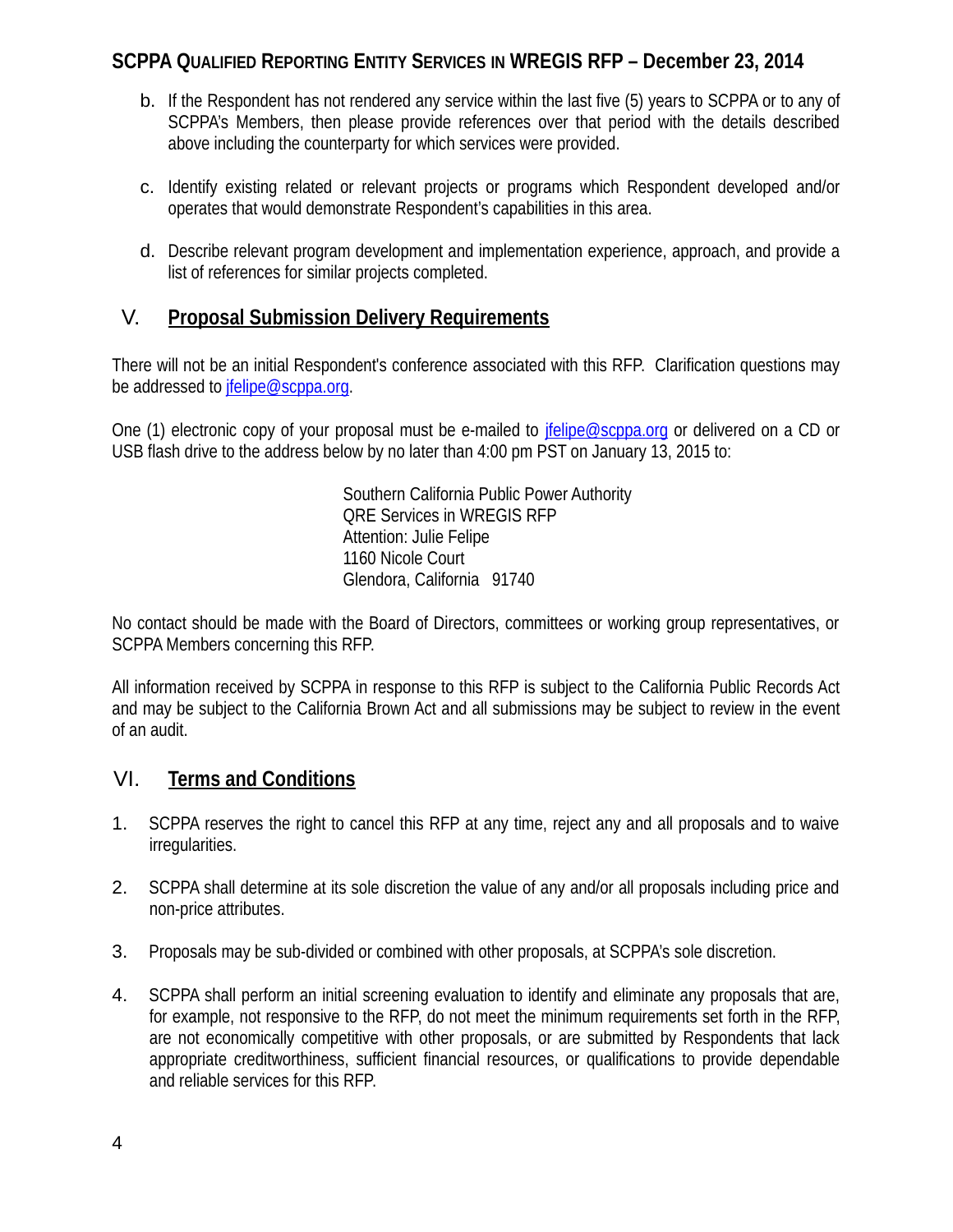- 5. SCPPA reserves the right to submit follow up questions or inquiries to request clarification of information submitted and to request additional information from any one or more of the Respondents.
- 6. SCPPA reserves the right, without qualification and in its sole discretion, to accept or reject any or all proposals for any reason without explanation to the Respondent, or to make any award to that Respondent, who, in the opinion of SCPPA, will provide the most value to SCPPA and its Members.
- 7. SCPPA may decline to enter into any potential engagement agreement or contract with any Respondent, terminate negotiations with any Respondent, or to abandon the request for proposal process in its entirety.
- 8. SCPPA reserves the right to make an award, at its sole discretion, irrespective of price or technical ability, if SCPPA determines that to do so would result in the greatest value to SCPPA and its Members.
- 9. Those Respondents who submit proposals agree to do so without legal recourse against SCPPA, its Members, their directors, officers, employees and agents for rejection of their proposal(s) or for failure to execute or act on their proposal for any reason.
- 10. SCPPA shall not be liable to any Respondent or party in law or equity for any reason whatsoever for any acts or omissions arising out of or in connection with this RFP.
- 11. SCPPA shall not be liable for any costs incurred by any Respondents in preparing any information for submission in connection with this RFP process or any and all costs resulting from responding to this RFP. Any and all such costs whatsoever shall remain the sole responsibility of the Respondent.
- 12. SCPPA may require certain performance assurances from Respondents prior to entering into negotiations for work that may result from this RFP. Such assurances may potentially include a requirement that Respondents provide some form of performance security.
- 13. Prior to contract award, the successful Respondent shall supply a detailed breakdown of the applicable overheads and fringe benefit costs that are part of the labor rates and other direct costs associated with the services to be performed.
- 14. SCPPA Members, either collectively or individually may contact Respondents to discuss or enter into negotiations regarding a proposal. SCPPA is not responsible or liable for individual Members interactions with the Respondent which are not entirely conducted through SCPPA or at SCPPA's option or election to engage the Respondent as defined within the RFP.
- 15. Submission of a Proposal constitutes acknowledgement that the Respondent has read and agrees to be bound by the terms and specifications of this RFP and any addenda subsequently issued by SCPPA.
- 16. Information in this RFP is accurate to the best of SCPPA's and its Members' knowledge but is not guaranteed to be correct. Respondents are expected to complete all of their due diligence activities prior to entering into any final contract negotiations with SCPPA.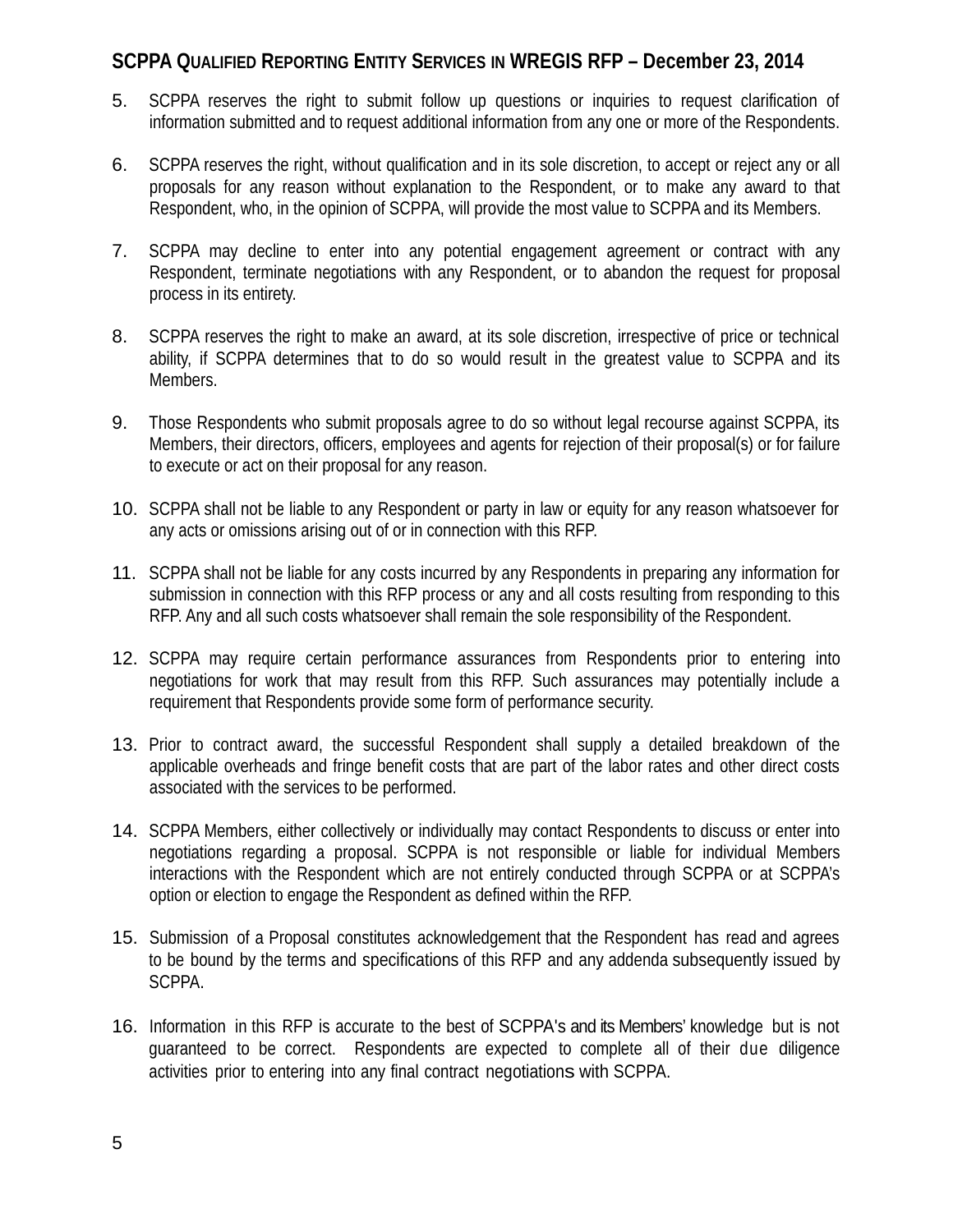17. SCPPA reserves the right to reject any Proposal for any reason without cause. SCPPA reserves the right to enter into relationships with more than one Respondent, can choose not to proceed with any Respondent with respect to one or more categories of services, and can choose to suspend this RFP or to issue a new RFP that would supersede and replace this RFP.

### VII. **Additional Requirements for Proposal**

**1. Consideration of Responses:** Submitted proposals should be prepared simply and economically, without the inclusion of unnecessary promotional materials. Proposals should be submitted on recycled paper that has a minimum of thirty percent (30%) post-consumer recycled content and duplex copied (double-sided pages) where possible.

**2. Insurance, Licensing, or other Certification:** If selected, the Respondent will be required to maintain sufficient insurance, licenses, or other required certifications for the type of work being performed. SCPPA or its Members may require specific insurance coverage to be established and maintained during the course of work and as a condition of award or continuation of contract.

**3. Non-Discrimination/Equal Employment Practices/Affirmative Action Plan:** If selected, the Respondent and each of its known subcontractors may be required to complete and file an acceptable Affirmative Action Plan.

**4. Prevailing Wage Rates:** If selected, the Respondent will be required to conform to prevailing wage rates applicable to the location(s) where any work is being performed. Workers shall be paid not less than prevailing wages pursuant to determinations of the Director of Industrial Relations as applicable in accordance with the California Labor Code. To access the most current information on effective determination rates, Respondent shall contact:

Department of Industrial Relations Division of Labor Statistics and Research PO Box 420603, San Francisco, CA 94142-0603 Division Office Telephone: (415) 703-4780 Prevailing Wage Unit Telephone: (415) 703-4774 Web: http://www.dir.ca.gov/dlsr/DPreWageDetermination.htm

**5. Supplier Diversity:** Respondents shall take reasonable steps to ensure that all available business enterprises, including Small Business Enterprises (SBEs), Disadvantaged Business Enterprises (DBEs), Women-Owned Business Enterprises (WBEs), Minority-Owned Business Enterprises (MBEs), Disabled Veteran Business Enterprises (DVBEs), and other Business Enterprises (OBEs), have an equal opportunity to compete for and participate in the work being requested by this RFP. Efforts to obtain participation of these business enterprises may reasonably be expected to produce a twentyfive percent (25%) participation goal for SBEs.

**6. SCPPA-Furnished Property:** SCPPA or a Member's utility drawings, specifications, and other media furnished for the Respondent's use shall not be furnished to others without written authorization from SCPPA or the applicable Member(s).